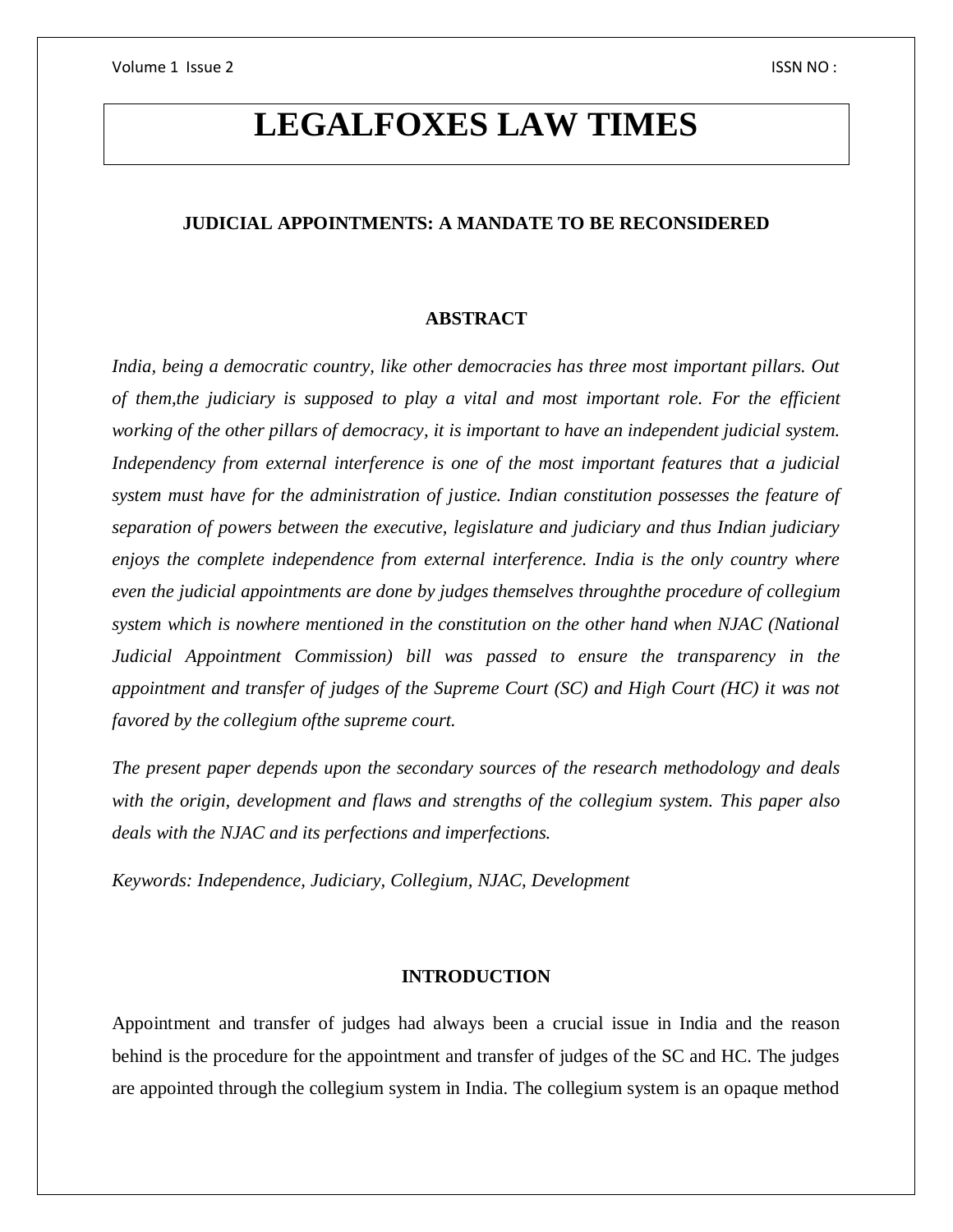#### Volume 1 Issue 2 ISSN NO :

for the appointment of judges. Lack of transparency in the working of collegium makes it a more vital issue. Several recommendations were made to ensure transparency in the working of the collegium system one of those recommendations is the National Judicial Appointment Commission (NJAC). This act was introduced to ensure the transparency in the method of appointment and transfer of judges of SC and HC and to turn the imperfections of the collegium system into perfections but the act was struck down and declared unconstitutional by the apex court in fourth judge case. After the fourth judge cases a new clash between the collegium and NJAC and became a highlighted issue. However, the collegium system still prevails which is a process that needs to be reviewed. Although both the procedure for the appointment and transfer of judges of SC and HC have their own imperfections which are to be discussed in this paper onwards.Whether the NJAC is better than the collegium system or vice versa is still an issue to be discussed further in the paper.

## **HISTORICAL TIMELINE**

The evolution of the collegium system, as well as NJAC, has a long history to discuss upon. After the independence of India from British colonial rule. The constitution of India came into force in 1950 and the framers of the constitution were very clear about the concept of separation of power between the executive and the judiciary and thus constitution of India came up with three important provisions incorporated in it dealing with the appointment and transfer of judges of the Supreme Court and high court. Despite having these provisions since the origin of the Indian constitution 1950 the procedure for appointment and transfer of judges went through several modifications.

The timeline can be discussed as follows

#### **1950-1973**

After the independence of India, the process of the appointment and transfer of judges was as per the provision of the Indian constitution. The appointment and transfer of judges done by the president of India who represented the executive and works on the aid and advice of the council of ministers and president shall work in accordance with them and Chief Justice Of India (CJI) who represents Judiciary. The president shall consult with the CJI. Thus it can be said that however the appointment and transfer was done by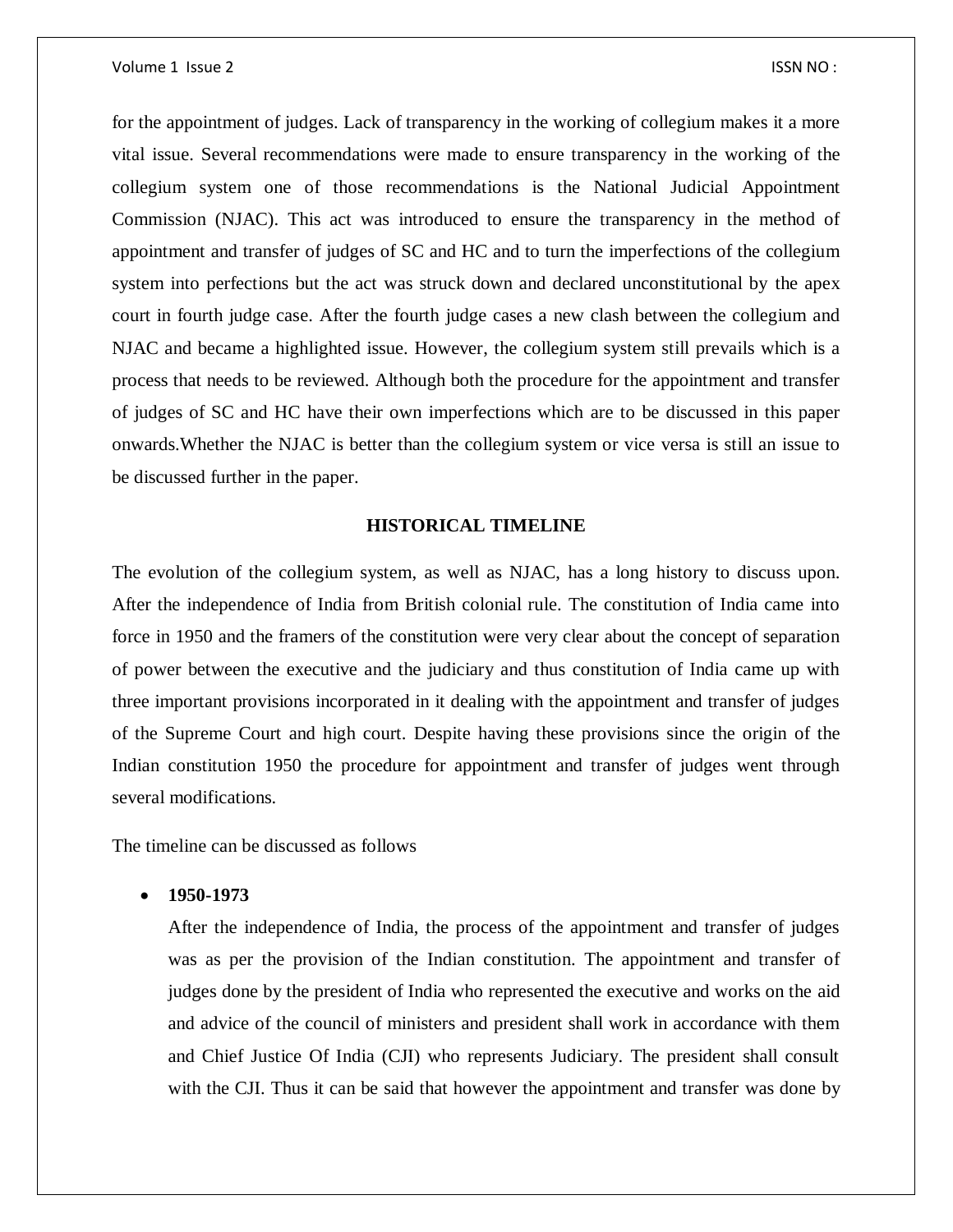the president but the real power rested with the council of ministers. Until 1973 there was coordination and consensus between the executive and the judiciary and the senior-most judge of the Supreme Court was to be appointed as CJI.

**1973**

In 1973, the real story began with the verdict of **Keshavanand Bharti v. State of Kerala<sup>1</sup>** by honorable Supreme Court. In the above-mentioned case, the doctrine of basic structure was opined by the apex courtwhich states that the government can amend the whole Indian constitution but cannot destroy the basic structure of the Indian constitution. This verdict led to the cold war between the executive and the judiciary. The judgment was disliked by the government which was led by Indira Gandhi.The judgment in the case of **Keshavanand Bharti v. State of Kerala<sup>2</sup>** was delivered by 7-6 majority and in reaction to that, on 26 April 1973,Ajit Nath Ray superseded the three senior judges and appointed as CJI. A.N. Ray was in the minority of judgment and those senior judges had ruled in favor however in defense of this the government said that the executive had followed the guidelines of the report of law commission of India 1956 which states that it is not necessary to appoint the CJI on the sole criteria of seniority rather than other criteria such as merit.

**1977**

In 1977 again the executive elevates M.U. Beg and appointed him as CJI. M.U. Beg also superseded his senior Justice Khanna and the reason behind was**ADM Jabalpur v.**  Shivakant Shukla<sup>3</sup> case views and this led to a clash between the executive and judiciary.

#### **1981 – First Judge Case**

#### **S.P. Gupta v. UOI<sup>4</sup>**

The question before the bench, in this case, was whether the word 'consultation' referred to the 'concurrence' under Article 124<sup>5</sup> of the constitution which states and whether the

AIR 1973 SC 1461  $<sup>2</sup>$  Ibid.</sup> AIR 1976 SC 1207 AIR 1982 SC 149

 $\overline{a}$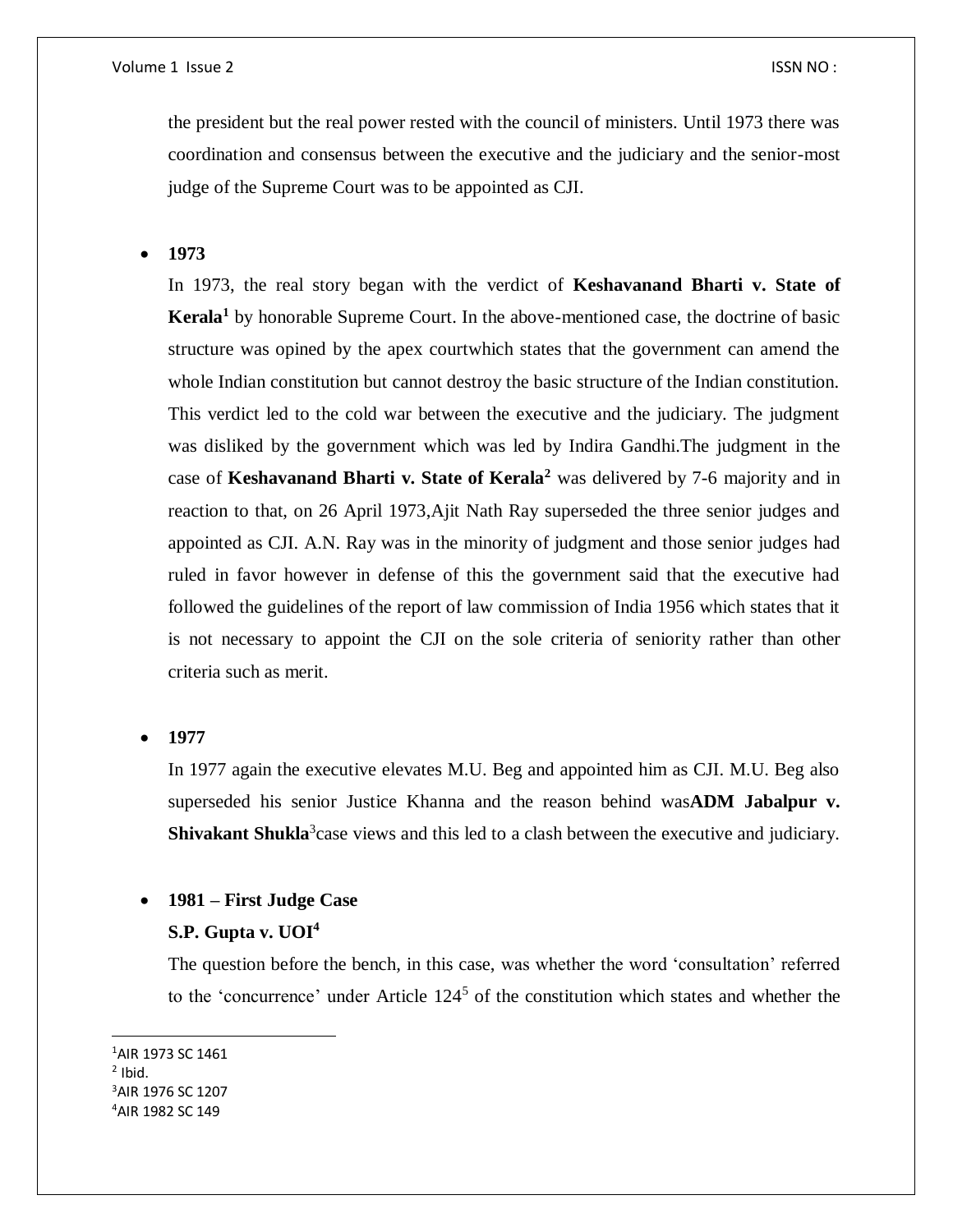president is bound by the advice of CJI. In the above-mentioned case,it was held that the 'consultation' doesn't mean 'concurrence' under Article 124<sup>6</sup> of the constitution and the president is not bound by the advice of CJI.

Somewhere this judgment established the supremacy of the executive over the judiciary and took away the independence of the judiciary. The judgment given by 4:3 majorities was highly criticized.

# **1993 – Second Judge Case**

#### **Supreme Court Advocates-On Record Association (SACRA) v. UOI<sup>7</sup>**

A PIL was filed in the apex court seeking the vacancies of the HC to be filled up. In this case, the collegium took its origin and it was held that the final say in concern with the appointment and transfer of judges will rest with the CJI along with the two senior-most judges of the SC in case of SC and in case of HC,the CJI and two senior-most judges of the HC concerned and in case of transfer of the judges of HC final say will be of CJI and thus the president is said to be bound by the advice of CJI. This judgment somehow harmonized the working mechanism between articles  $74(1)^8$ ,  $124(2)^9$ ,  $217(1)^{10}$  of the

6 Ibid.

 $\overline{\phantom{a}}$ 

 $7$  AIR 1993 (4) SCC 441

<sup>9</sup> 124. Establishment and constitution of Supreme Court.-

<sup>5</sup> 124. Establishment and constitution of Supreme Court

<sup>(1)</sup> There shall be a Supreme Court of India constituting of a Chief Justice of India and, until Parliament by law prescribes a larger number, of not more than seven other Judges

<sup>(2)</sup> Every Judge of the Supreme Court shall be appointed by the President by warrant under his hand and seal after consultation with such of the Judges of the Supreme Court and of the High Courts in the States as the President may deem necessary for the purpose and shall hold office until he attains the age of sixty five years: Provided that in the case of appointment of a Judge other than the chief Justice, the chief Justice of India shall always be consulted.

<sup>8</sup> 74. Council of Ministers to aid and advise President.-

<sup>(1)</sup> There shall be a Council of Ministers with the Prime Minister at the head to aid and advise the President who shall, in the exercise of his functions, act in accordance with such advice.

<sup>(2)</sup> Every Judge of the Supreme Court shall be appointed by the President by warrant under his hand and seal after consultation with such of the Judges of the Supreme Court and of the High Courts in the States as the President may deem necessary for the purpose and shall hold office until he attains the age of sixty-five years.

 $10$  217. Appointment and conditions of the office of a Judge of a High Court.-

<sup>(1)</sup> Every Judge of a High Court shall be appointed by the President by warrant under his hand and seal after consultation with the Chief Justice of India, the Governor of the State, and, in the case of appointment of a Judge other than the chief Justice, the chief Justice of the High court, and shall hold office, in the case of an additional or acting Judge, as provided in Article 224, and in any other case, until he attains the age of sixty-two years.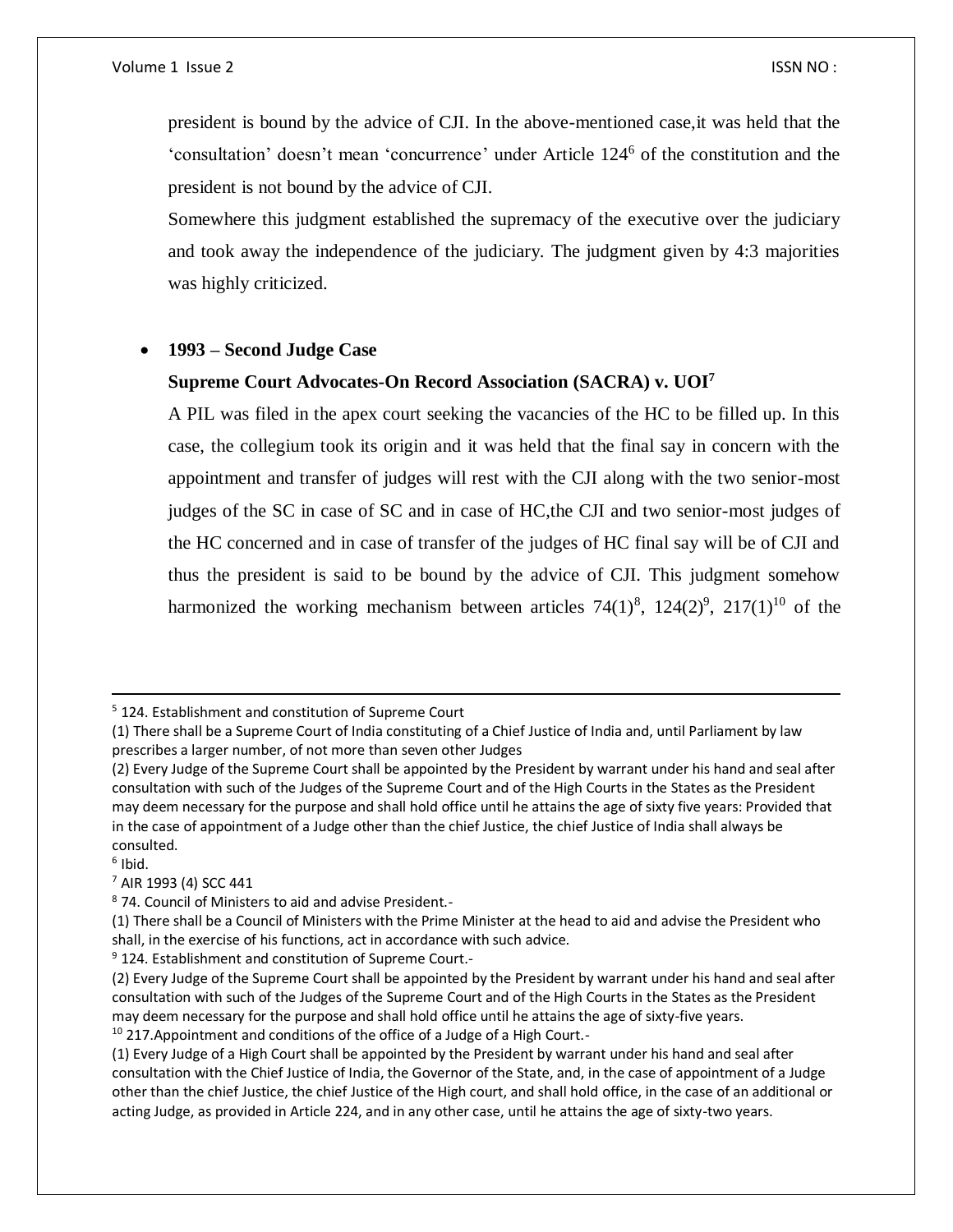Indian constitution, the judgment was celebrated at large as it overruled the verdict of the case of **S.P. Gupta v. UOI.<sup>11</sup>**

**1998 – Third Judge Case**

# **President's Re reference Case<sup>12</sup>**

In the above-mentioned case, President K.R. Narayanan made a presidential reference to honorable supreme court regarding the collegium system and the issue in front of the SC was that whether the word 'consultation' mentioned under article 143 of the Indian constitution meant to consult with several judges of the SC. In this case, the apex court laid down several guidelines for the working of the collegium and its constitution. In this case, no of judges in the collegium was raised from two to four senior-most judge.

# **2015 – Fourth Judge Case<sup>13</sup>**

The president gave its consent to the NJAC bill on  $31<sup>st</sup>$  December; 2014 and became an Act. The NJAC was brought to replace the collegium system and ensuring transparency in the procedure for appointment and transfer of judges of the SC and HC. However, this act was declared 'unconstitutional and void'<sup>14</sup> on several grounds by the honorable supreme court. It was said by the apex court that these acts destroy the feature of independence of the judiciary, it also infringes the doctrine of separation of power. After this, the collegium system for the appointment and transfer of judges of the SC and HC prevailed again.

# **MEMORANDUM OF PROCEDURE**

The NJAC was struck down by the honorable Supreme Court in 2015 and the collegium system was restored and the Supreme Court welcomed several suggestions from legal,civil and governmental fraternities for ensuring the transparency and efficient working of the collegium system.

The Memorandum of Procedure (MOP) is the criteria for the working of the collegium and there are following points which were proposed by the government:

 $\overline{a}$ 

 $11$  Supra note (4)

<sup>12</sup> AIR 1998 (7) SCC 739

<sup>13</sup>16 October, 2015

 $14$  Ibid.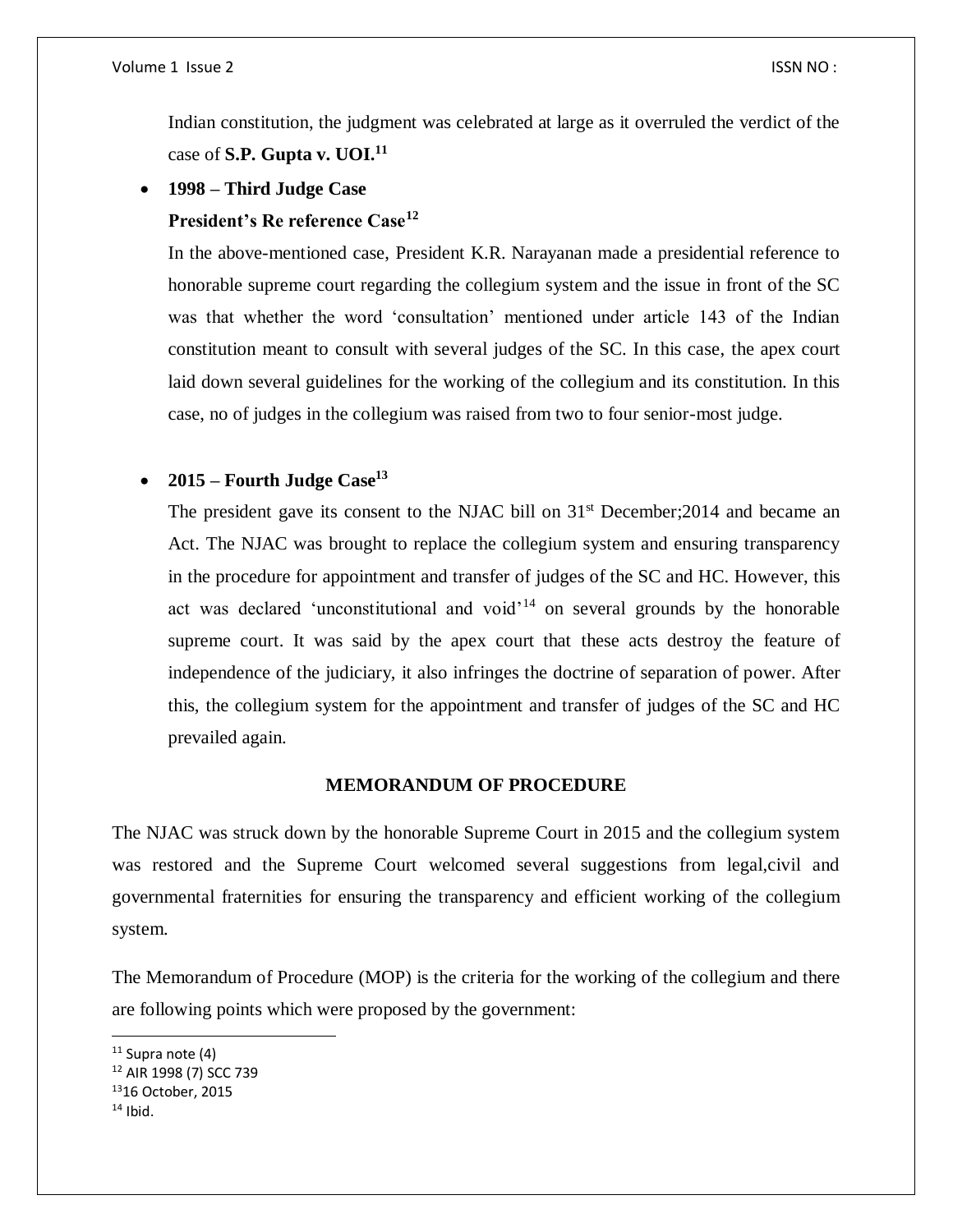#### **Seniority Subject To Excellence**

The government proposed consideration of seniority and excellence in the promotion of high court chief justice or a judge to the Supreme Court. The judiciary responded that seniority is a factor that is subject to 'merit and integrity'.

The collegium promoted two Delhi high court judges by superseding three senior judges. This decision was questioned by the people. The collegium responded by saying that, seniority chief justices all over India were considered, apart from their excellence.

# **Record Reasons For Overlooking The Chief Justice**

Another proposal by the government was, to record the reasons for leaving out the senior Chief Justice. This will discourage nepotism and encourage transparency. The judges replied, in return that, it may affect the prospects of promotion and duties of the Chief Justice. The recorded reasons can be a "permanent blot on her/his career".

# **Committee And Secretariat**

The government proposed a committee as an additional consultation for the selection of judges, for the Collegium. This committee is essential for broader consultation in the selection of the best-suited candidates. It also recommended the position of the secretariat that maintains records for schedules of Collegium meetings, recommendations, and complaints related to postings of the judges and other related duties. The judges' opinion, however, considers the former as unnecessary. The judiciary wants the be left to the decision of the CJI, furthermore, it prefers that secretariat should come under the registrar of the apex court as opposed to the government's preference. The government wants it to be under the Law Ministry for unbiased selection of the candidates.

#### **Veto Power In The Name Of National Security**

The government also recommended the criteria of 'national security' and 'public interest' for dismissing the application of the candidates. The government insists on"veto power""against the candidates, in the name of national security and public interest.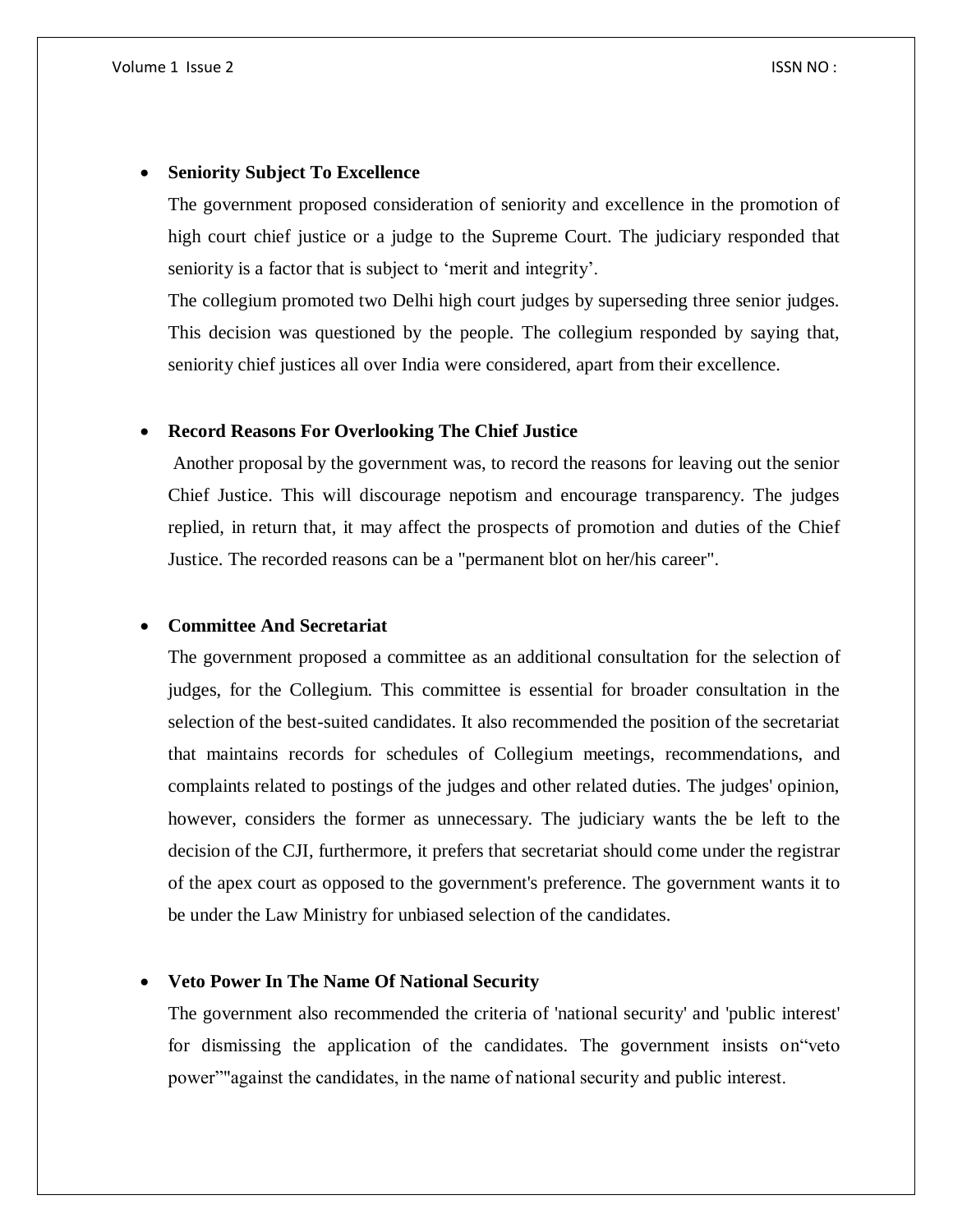#### **Representation Of Judges In Appointments**

The government suggested the appointment of three judges from the Bar or from outstanding jurists with a meritorious track record. It also said that all Supreme court judges should be allowed to recommend names for the posts.

However, the judiciary dismissed the "quota of three judges" as limiting the representation of the Bar. This recommendation does not adhere to the provisions of the constitution.The government after considering agreed and proposed fixing to be unnecessary as long as judges' representation is ensured.

# **NATIONAL JUDICIAL APPOINTMENT COMMISSION: STRUCTURE AND WORKING**

NJAC bill was brought for the appointment and transfer of judges of the SC and HC. The collegium system has several flaws and allegations upon it and to rectify these imperfections of the procedure for the appointment and transfer of judges NJAC bill came up. The bill was introduced to ensure transparency in judicial appointments and to improve the working mechanism of judicial appointments and transfer. NJAC was brought through the ninety-ninth constitutional amendment act. This bill was passed in order to replace the collegium system and the NJAC act ensured that it will rectify the defects that the collegium system had suffered.

The proposed structure of NJAC consists of-

- Chief Justice of India.
- Two other senior-most judges of SC.
- Central law minister
- 2 eminent personalities (selected by the selection committee including CJI, PM, leader of the opposition).

The working mandate of the appointment and transfer of judges through commission was mentioned in the NJAC bill. According to which the senior-most judge of the SC shall be appointed as CJI if he is deemed to 'fit' to hold the office. The NJAC shall recommend the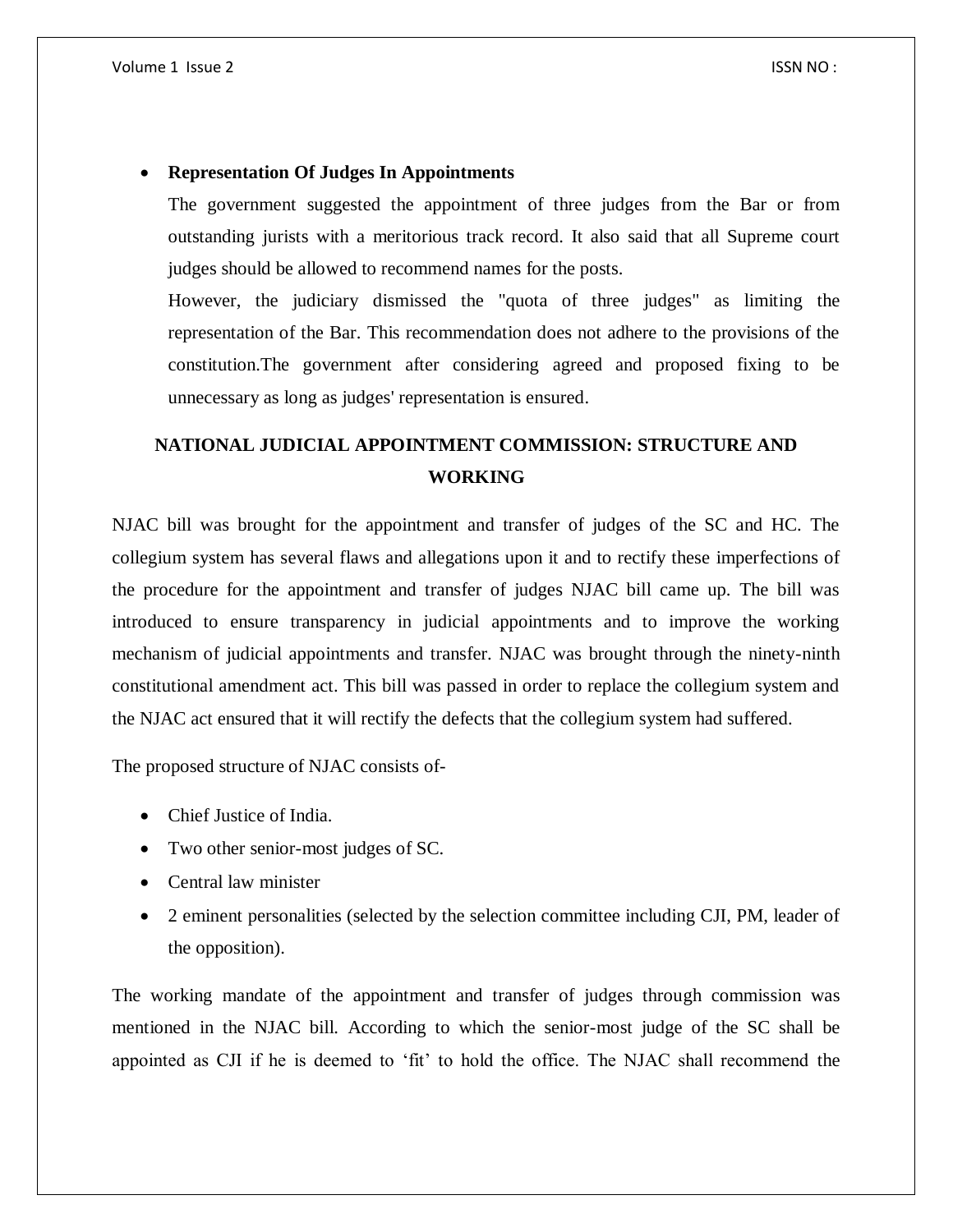names of the judges on the basis of their ability however if any twopeople of the commission do not agree upon the recommendation then it will not be considered.

The NJAC Act was challenged before the apex court in the Fourth Judge Case and struck down by the Supreme Court as the act was infringing the basic structure of the Indian constitution.

# **MERITS OF NJAC**

# **Transparency And Accountability**

NJAC act ensures transparency and accountability in the judicial appointments which were a major drawback of the collegium system. NJAC provides a proper mandate of a working procedure for the appointment and transfer of judges. It ensures to end the opaque mechanism of judicial appointments through the collegium.

#### **Representation Of Executive**

The NJAC provides a proper representation of the executive in the procedure for judicial appointments which is missing in the collegium system.

#### **Established Working Mechanism Of Judiciary And Executive**

NJAC was an attempt to establish the mechanism of working between the executive and judiciary and acts as a blender between the executive and judiciary for the judicial appointments so that there must be least chances of clash between these organs.

#### **Check On Corruption And Nepotism**

NJAC act was an attempt made by the lawmakers to keep a check on the corruption and nepotism as there is an allegation on the collegium that it promotes nepotism and thus corrupted. The NJAC was supposed to eradicate corruption and nepotism in the judicial appointments.

#### **DEMERITS OF NJAC**

**Infringes Independence Of Judiciary**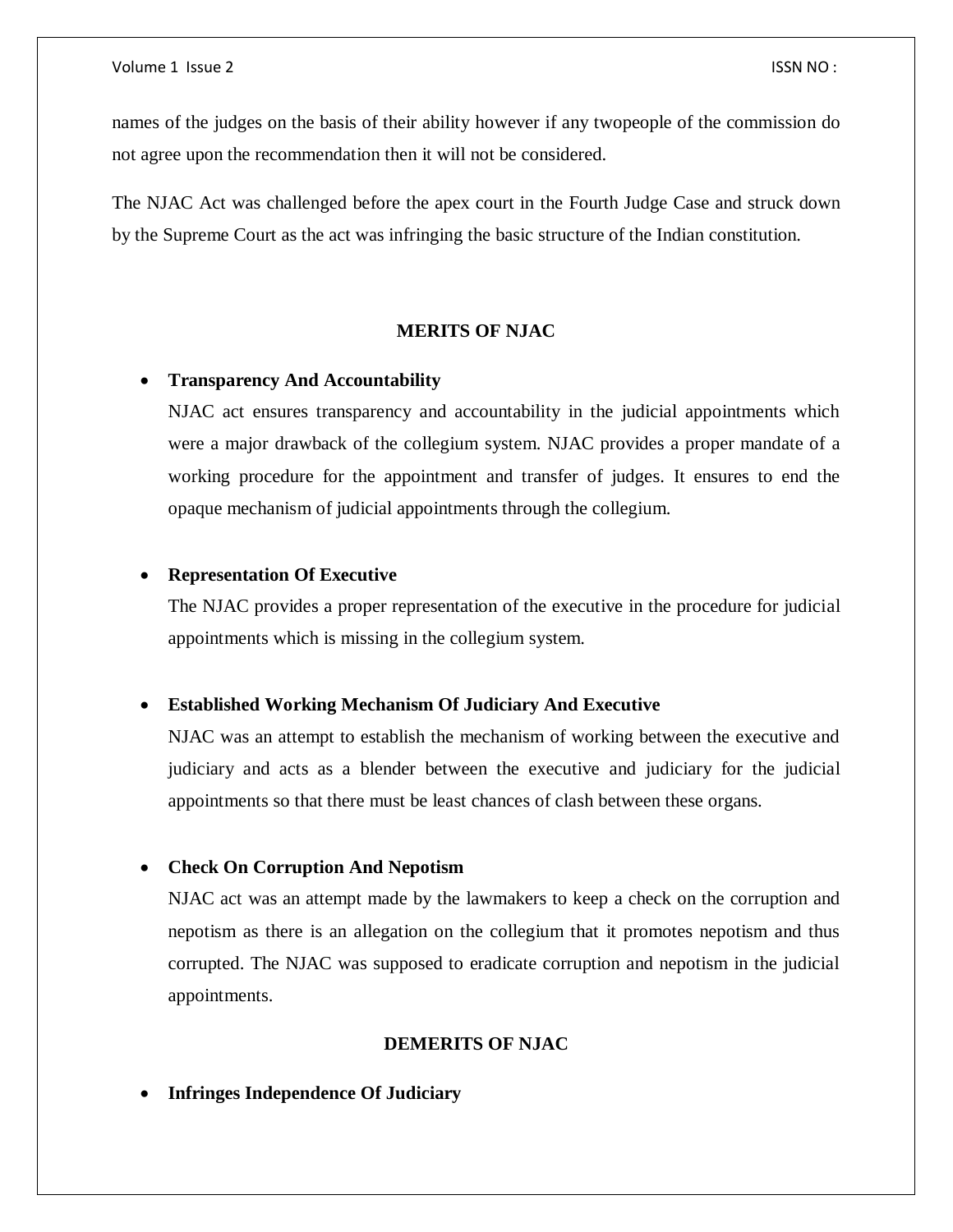NJAC harms the independence of the judiciary which is the basic feature of the Indian constitution. To impart fair justice it is important to have the independent judicial system and this stands to be one of the major drawbacks of the NJAC act.

# **NJAC Bends Towards Executive**

NJAC act somewhere gave more representation to the executive in the judicial appointments rather than to the judiciary. NJAC has more members who represent the executive and thus it was more influenced by the executive and bends towards it.

#### **Arbitrariness Of Executive**

The executive has more representation in the NJAC Act and thus it can exercise its arbitrariness in judicial appointments and can also exercise veto power against the judiciary.

#### **Infringes The Doctrine Of Separation Of Power**

There must be a separation of power between the legislature, executive and judiciary. NJAC act involves the executive in the working of the judiciary and thus destroys the doctrine of the basic structure.

# **COLLEGIUM SYSTEM: ITS CONSTITUTION AND WORKING MECHANISM**

The collegium system consists of CJI and four senior-most judges of the apex court. The CJI is the head of the collegium. Presently the collegium system consists of-

- Sharad Arvind Bobde (CJI)
- N.V. Ramana (Judge)
- Arun Kumar Mishra (Judge)
- Rohinton Fali Nariman (Judge)
- R. Banumathi (Judge)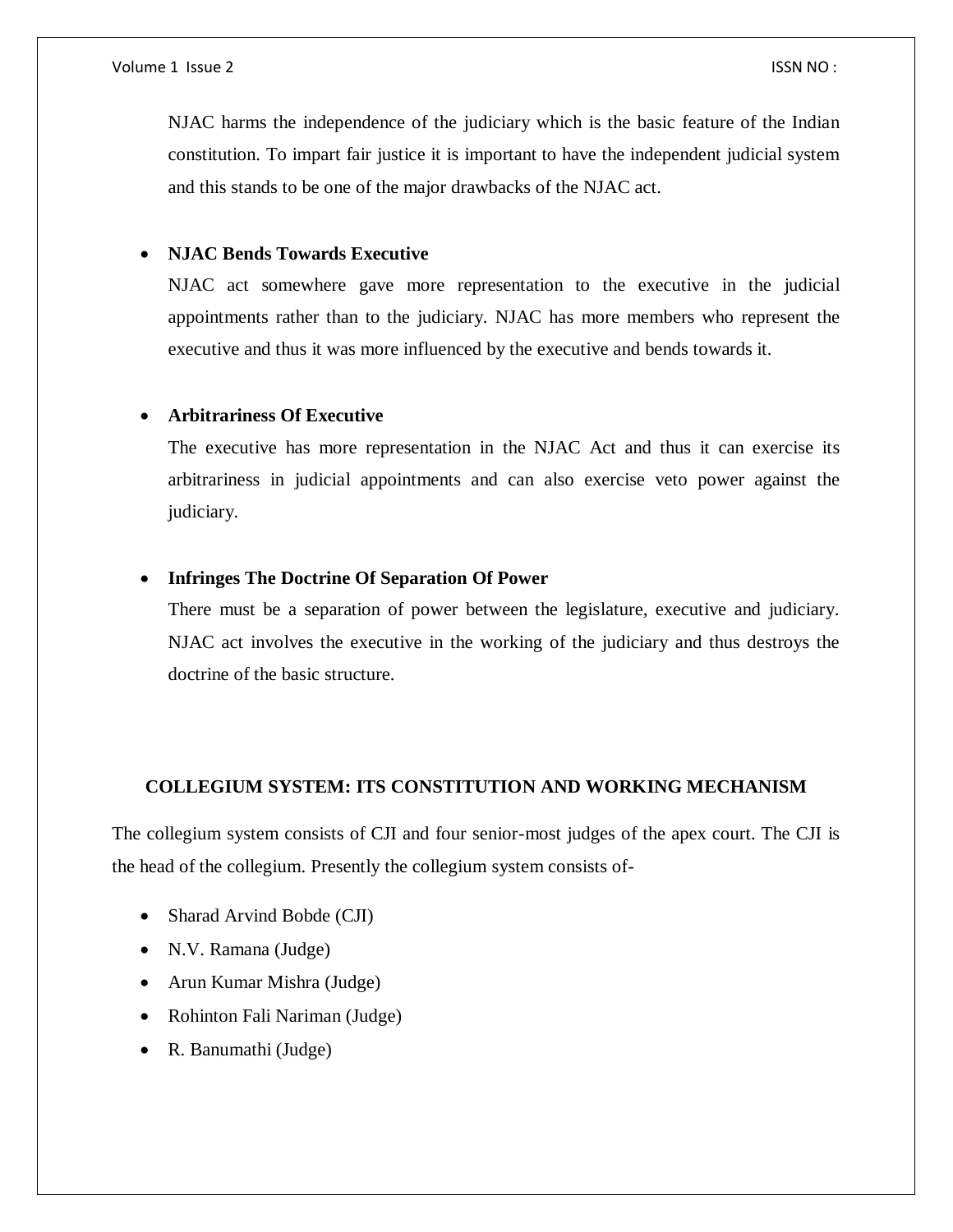Independence of the judiciary is one of the important features of the Indian constitution. The collegium system ensures the complete independence of the judiciary. The appointment of judges is made as per the Article 124(2) which states: "Every Judge of the Supreme Court shall be appointed by the President by warrant under his hand and seal after consultation with such of the Judges of the Supreme Court and of the High Courts in the States as the President may deem necessary for the purpose and shall hold office until he attains the age of sixty-five years: Provided that in the case of appointment of a Judge other than the Chief Justice, the Chief Justice of India shall always be consulted."<sup>15</sup> And article 217 (1) which says "Every Judge of a High Court shall be appointed by the President by warrant under his hand and seal after consultation with the Chief Justice of India, the Governor of the State, and, in the case of appointment of a Judge other than the Chief Justice, the Chief Justice of the High court, and shall hold office, in the case of an additional or acting Judge, as provided in Article 224<sup>16</sup>, and in any other case, until he attains the age of sixty-two years".<sup>17</sup>

In the appointment of judges, the president is required to consult the CJI and is bound by the recommendation of CJI. However, the senior-most judge of the apex court is appointed as CJI and the recommendation for the appointment of new CJI is made by the outgoing CJI to the president of India. For the appointment and transfer of judges other judges the collegium recommends the name of lawyers and judges to the executive and in the same way, some names are recommended to the collegium by the executive. The executive makes its investigation and sends the reply to the recommendation made by the collegium for the re-acknowledgment but if the collegium sends and considers the same name again the executive is bound to give assent to it this is how the collegium works.

 $\overline{\phantom{a}}$ 

<sup>&</sup>lt;sup>15</sup> 23<sup>rd</sup>edition; Introduction of Constitution; D.D. Basu.

<sup>16</sup> 224.Appointment of additional and acting Judges.-

<sup>(1)</sup> If by reason of any temporary increase in the business of High Court or by reason of arrears of work therein, it appears to the President that the number of the Judges of that Court should be for the time being increased, the President may appoint duly qualified persons to be additional Judges of the Court for such period not exceeding two years as he may specific.

<sup>(2)</sup> When any Judge of a High Court other than the Chief Justice is by reason of absence or for any other reason unable to perform the duties of his office or is appointed to act temporarily as Chief Justice, the President may appoint a duly qualified person to act as a Judge of that Court until the permanent Judge has resumed his duties. (3) No person appointed as an additional or acting Judge of a High Court shall hold office after attaining the age of sixty-two years.

 $17$ Supra note (15).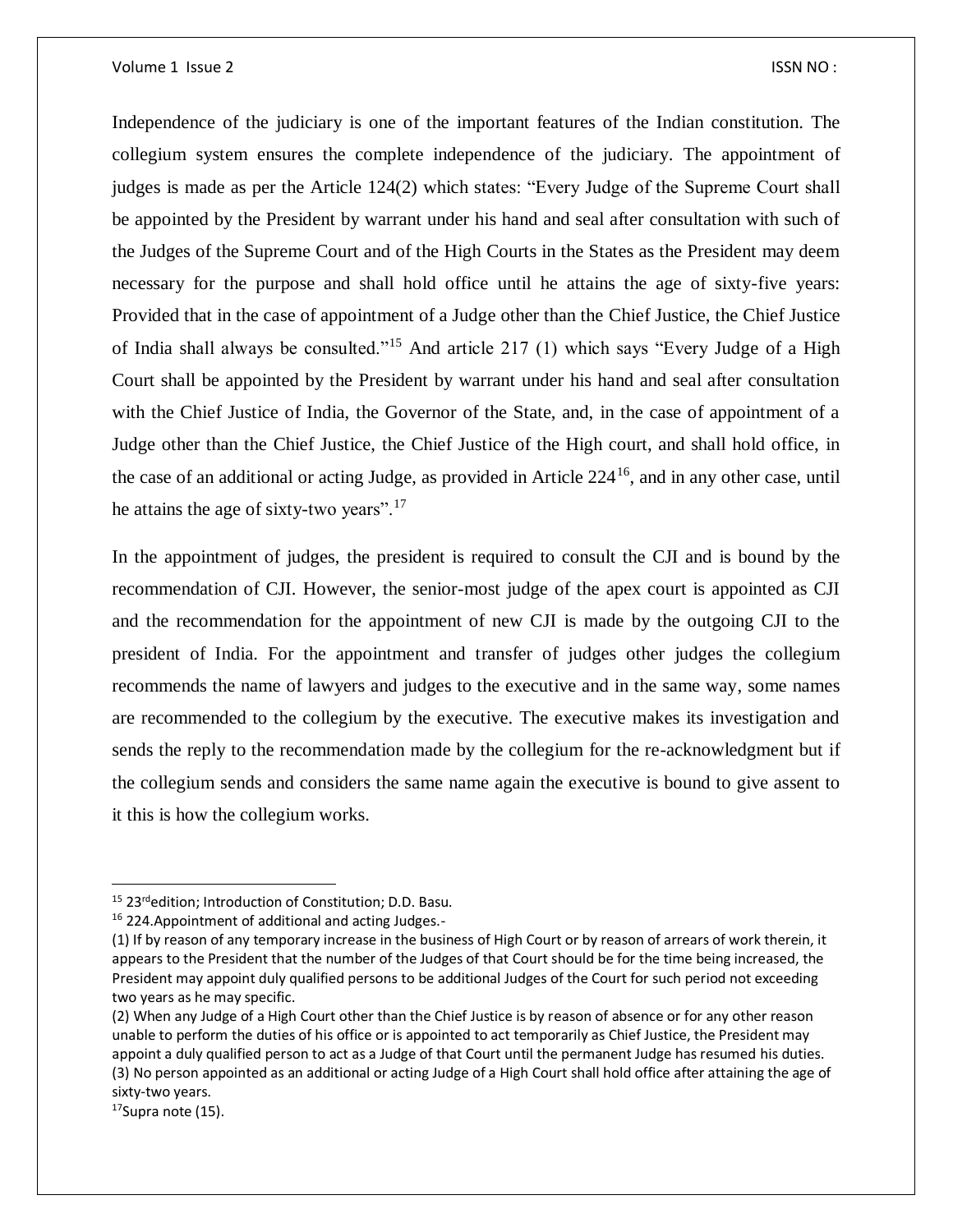#### **MERITS OF COLLEGIUM SYSTEM**

#### **Ensures Separation Of Power**

The collegium system ensures the doctrine of separation of power. There must be a separation of power between the pillars of the democracy naming the executive, legislature and judiciary for the efficient working of the judiciary. The other organs such as the executive and legislature do not interfere in the working of the collegium and thus the doctrine of separation of power preserves.

#### **Independence Of Judiciary**

The independence of the judiciary is the basic structure of the Indian constitution as the members of the constituent assembly were well versed with the fact that for the fair working of the Indian judicial system the judiciary must be independent. The collegium system ensures the independence of the judiciary from all external interference.

#### **No Political Control**

The judiciary can only work freely if there is no political control over it as if there will be political interference in the judicial proceedings then it may influence the decision in its favor and act as a hindrance in the path of imparting fair justice.Thus the collegium system ensures that there must be no politicalcontrol over the judiciary.

#### **Judges Have Knowledge About The Qualities Needed**

For the judicial appointments, judges are well versed about the attributes and behavior and aspirants shall have to be a judge and thus they can choosecandidates who possess such qualities that are essential for being a judge.

# **DEMERITS OF COLLEGIUM SYSTEM**

#### **Promotes Nepotism**

Collegium system promotes nepotism as many of the judges are the product of nepotism and it can be seen that sons and relatives of the judges are the preference for the judges.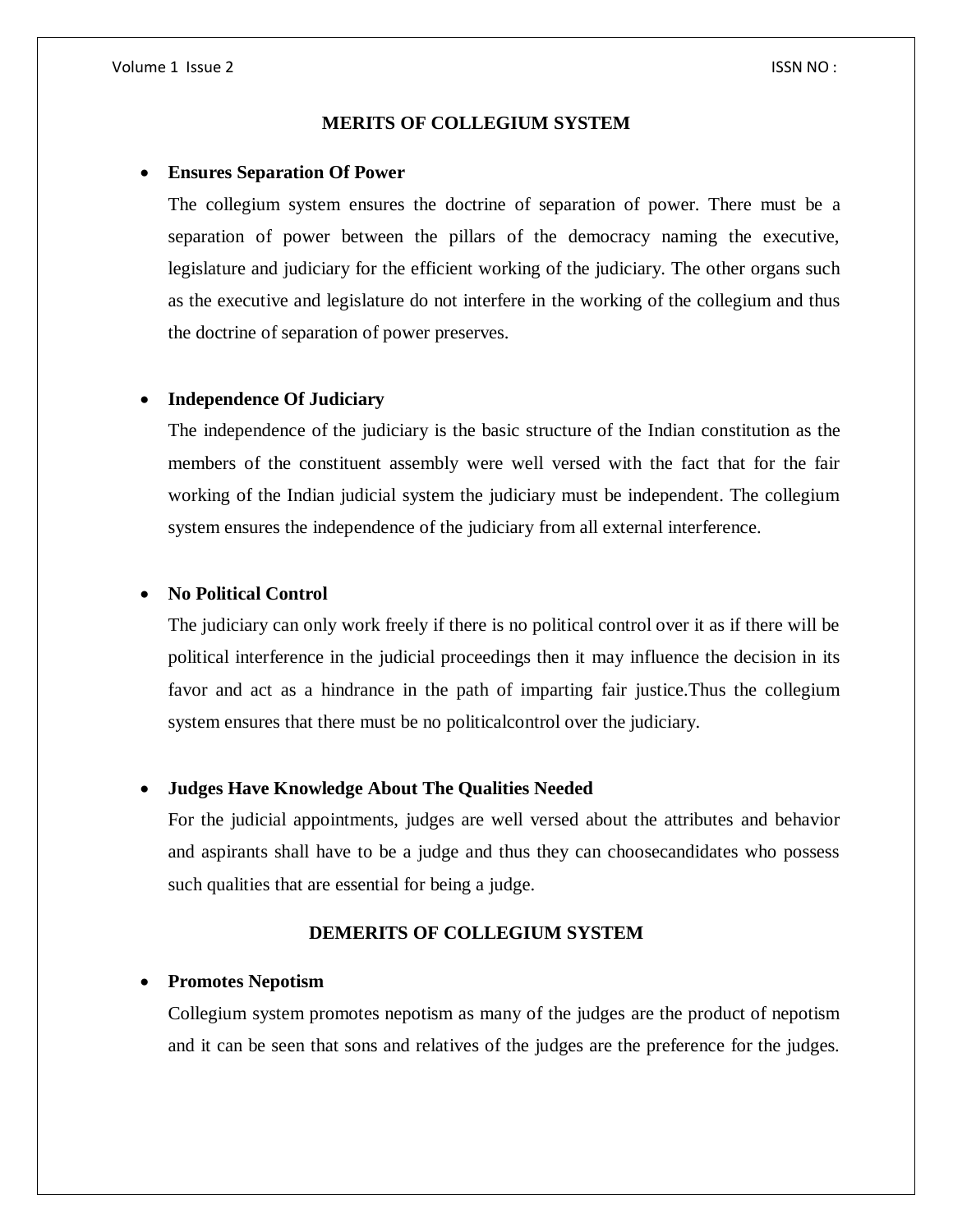#### Volume 1 Issue 2 ISSN NO :

Due to this the deserved candidates somewhere lacks behind and did not get fair selection results.

#### **Unconstitutional**

The Constitution does not mention the collegium system. Hence, it is unconstitutional. This practice has been evolved by the judiciary to take matters in its own hands.

## **Lack Of Accountability**

The lack of accountability is seen as there is no official procedure for selection, written records are selectively published and no merit-based selection of judges.

#### **Undemocratic**

Judges are not elected by people and are not accountable. Therefore, the selection of judges through the collegium is undemocratic.

# **Lack Of Transparency**

The procedure for the appointment and transfer of judges through the collegium is an opaque system and thus lacks transparency.

# **Supersession Over The Convention Of Seniority**

The Second Judge Case 1993 laid that: seniority amongst judges crucial for appointments until there is a strong reason to justify. The 'supersession' ignores and renounce of the convention of seniority. It creates space for subjectivity and individual bias in appointments.

# **CONCLUSION**

The members of the constituent assembly were very clear with the fact that the feature of independence of the judiciary is essential for the impartial delivery of justice. The Indian judicial system is the only judicial system in the worldthat is completely independent of any external interference.However, the original constitution was incorporated with the provisions for appointment and transfer of judges of the SC and HC but the system of collegium for judicial